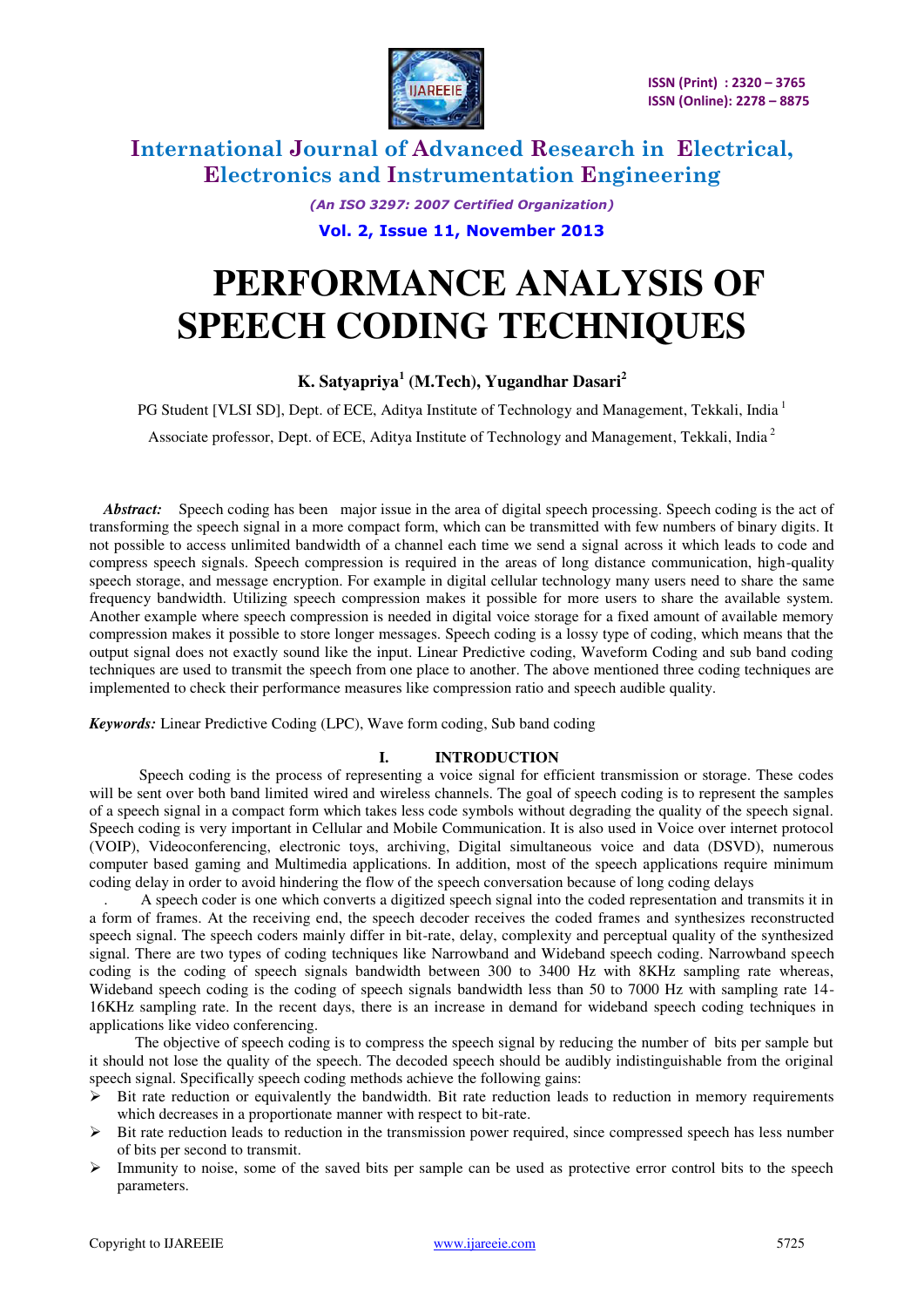

*(An ISO 3297: 2007 Certified Organization)* 

#### **Vol. 2, Issue 11, November 2013**

 Speech coding techniques are mainly two types those are 1.Lossless and 2.lossy coding methods. The lossy coding technique have the reconstructed speech signal perceptually different from the original speech signal whereas the lossless coding technique, the reconstructed signal at the decoder end has exactly the same shape as the input speech signal. Mostly the speech coding techniques are based on the lossy coding technique because it removes the information which is irrelevant from the perceptual quality point of view.

 Speech coders are classified based on the bit-rate at which they produce output with reasonable quality and on the type of coding techniques used for coding the speech signal.

| <b>Speech</b><br>coder class | <b>Rates</b><br>(kbps) | Complexity | Standardized<br><b>Applications</b> |
|------------------------------|------------------------|------------|-------------------------------------|
| waveform<br>coders           | 16-64                  | Low        | Landline telephone                  |
| Sub-band<br>coders           | 12-256                 | Medium     | Teleconferencing,<br>audio          |
| LPC-AS                       | $4.8 - 16$             | High       | Digital cellular                    |
| <b>LPC</b><br>Vocoder        | $2.0 - 4.8$            | High       | Satellite,<br>telephony, military   |

*Table 1. Characteristics of Standardized Speech Coding Algorithms in Each of Four Broad Categories* 

There are different speech coder types In the Table-1 the bit-rates, algorithmic complexity and four standardized applications of the four general classes of coders described

Linear Prediction Coders (LPCs), assume that the output speech signal is linear time invariant (LTI) model of speech produced. We assumed that model`s transfer function is all-pole system. The excitation function is a quasi periodic signal which is constructed from discrete pulses (1-8 per pitch period), pseudorandom noise, or combination of the two. The excitation signal generated at the receiver is based on transmitted pitch period and voicing information, then the system is designated as an LPC vocoder. The extra information provided about the spectral shape of the excitation signal is called LPC- Vocoder, that have been adopted as coder standards between 2.0 and 4.8 kbps.On the other hand, LPC-based analysis-by-synthesis coders (LPC-AS) take a large set of candidate excitations and chooses the best one out of those . These LPC-AS coders are used in most standards between 4.8 and 16 kbps. In the waveform coding concept the coded speech signal waveform is same as applied speech signal waveform, without considering the nature of human speech production and speech perception. These coders are high-bit-rate coders (above 16kbps). Subband coders are frequency-domain coders that attempt to parameterize the speech signal in terms of spectral properties in different frequency bands. These coders are less widely used than LPC-based coders.

#### **II. LINEAR PREDICTIVE CODING**

 Linear Predictive Coding (LPC), a powerful, good quality, low bit rate speech analysis technique for encoding a speech signal. The source filter model used in LPC is also known as the linear predictive coding model. It has two main components LPC analysis (encoding) and LPC synthesis (decoding). The goal of the LPC analysis is to estimate whether the speech signal is voiced or unvoiced, to find the pitch of each frame and to the parameters needed to build the source filter model. These parameters are transmitted to the receiver will carry out LPC synthesis using the received parameters.

 The speech signal is filtered to more than one half of the system sampling frequency and then it performs A/D conversion. The LPC coding and decoding procedure explained in detail in the following steps.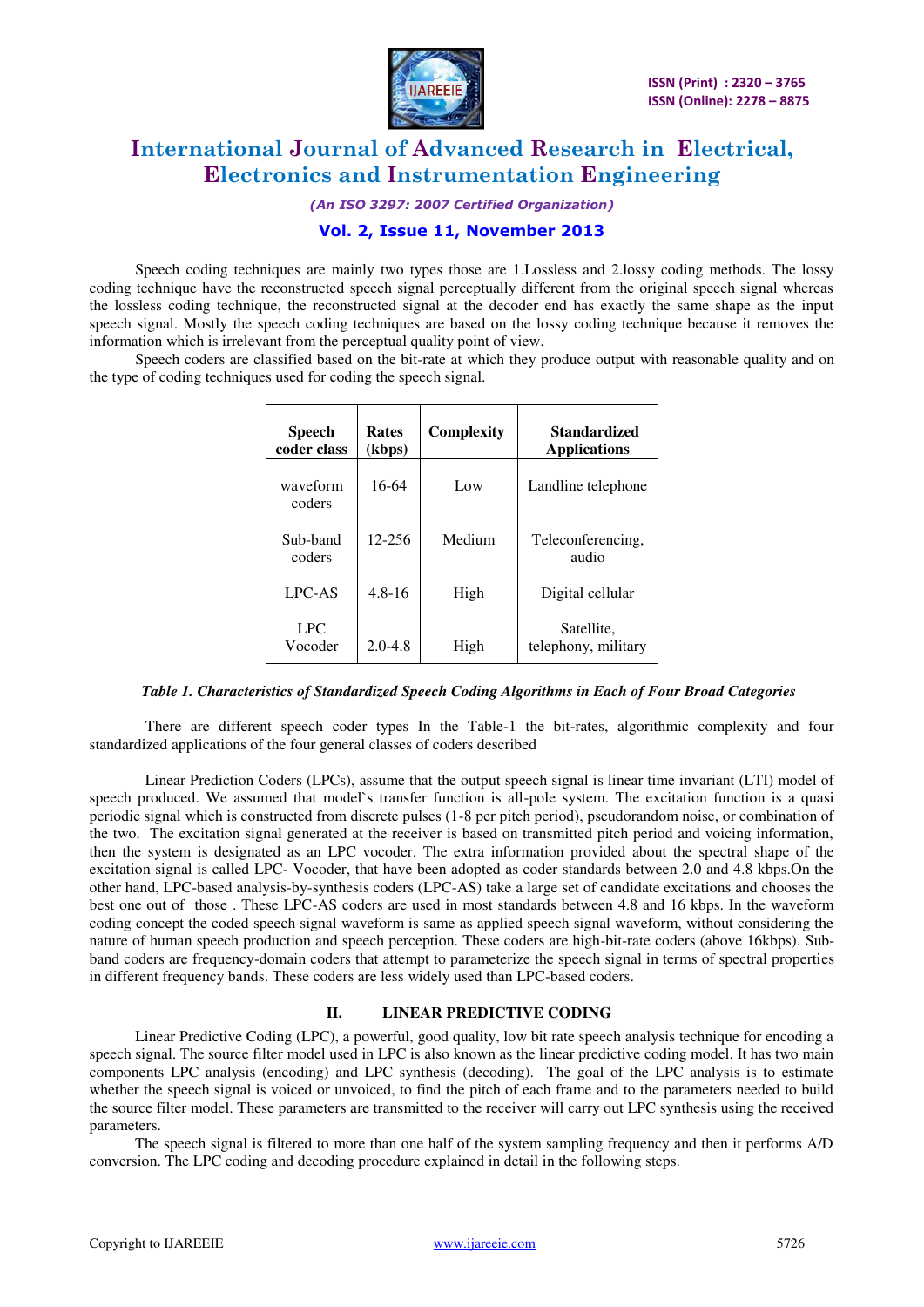

*(An ISO 3297: 2007 Certified Organization)* 

#### **Vol. 2, Issue 11, November 2013**

#### *Linear Predictive Coding:*

*Step 1*: Read the speech signal in digital format.

*Step 2:* Choose the LPC coefficient length as 10 and frame time duration of 30ms so that frame length becomes 331.

*Step 3*: Speech signal is divided into frames and each frame will be processed is given below.

*Step 4:* Pre-emphasis each frame before doing further processing.

*Step 5:* Find Filter response to calculate magnitude sum function. Calculate zero crossings and pitch period.

*Step 6*: Threshold values are set for msf, zero crossings and pitch period.

*Step 7:* Check whether the frame is voiced or not based on step 6.

*Step 8*: LPC-10 coefficients, gain and pitch plot are calculated based on the frame is voiced or unvoiced.

*Step 9*: Now the values obtained in step 8 are transmitted by using the encoding procedures.

*Step 10:* At the receiver signal is received and it is decoded to the required form

*Step 11:* The original and received signal is verified.

#### **Linear Predictive Coding (LPC) Of Speech:**

 For speech analysis and synthesis a linear predictive coding (LPC) method is based on modeling the vocal tract as a linear all-Pole (IIR) filter, whose system transfer function is

$$
H(z) = \frac{c}{1 + \sum a_p z^{-p}}\tag{1}
$$

Where 'p' is the number of poles,  $a_n$  are the parameters that determine the poles and G is the filter Gain,. There are two excitation functions to model voiced and unvoiced speech sounds. The output of the random noise generator will generate unvoiced sound by exciting the all-pole filter. On the other hand, by a periodic impulse train a voiced speech is generated by exciting the all pole filter model.



white noise

#### *Figure 1: Simple Speech Production System*

 The fundamental difference between these two voiced and unvoiced speech sounds comes from the way how they are produced. The vocal cords vibrations produce these voiced sounds. The vocal cords vibrate at the rate which determines the pitch of the sound whereas; unvoiced sounds do not depend on the vibration of the vocal cords. By the constriction of vocal tracts the unvoiced sounds are produced. The constrictions of the vocal tract force air out to produce the unvoiced sounds when the vocal tract is open

 Given a short segment of a speech signal, let us say about 20 ms or 160 samples at a sampling rate of 8 KHz, the speech encoder at the transmitter must determine the proper excitation function, the pitch period for voiced speech, the gain, and the coefficients  $a_p[k]$ . The block diagram below describes the encoder/decoder for the Linear Predictive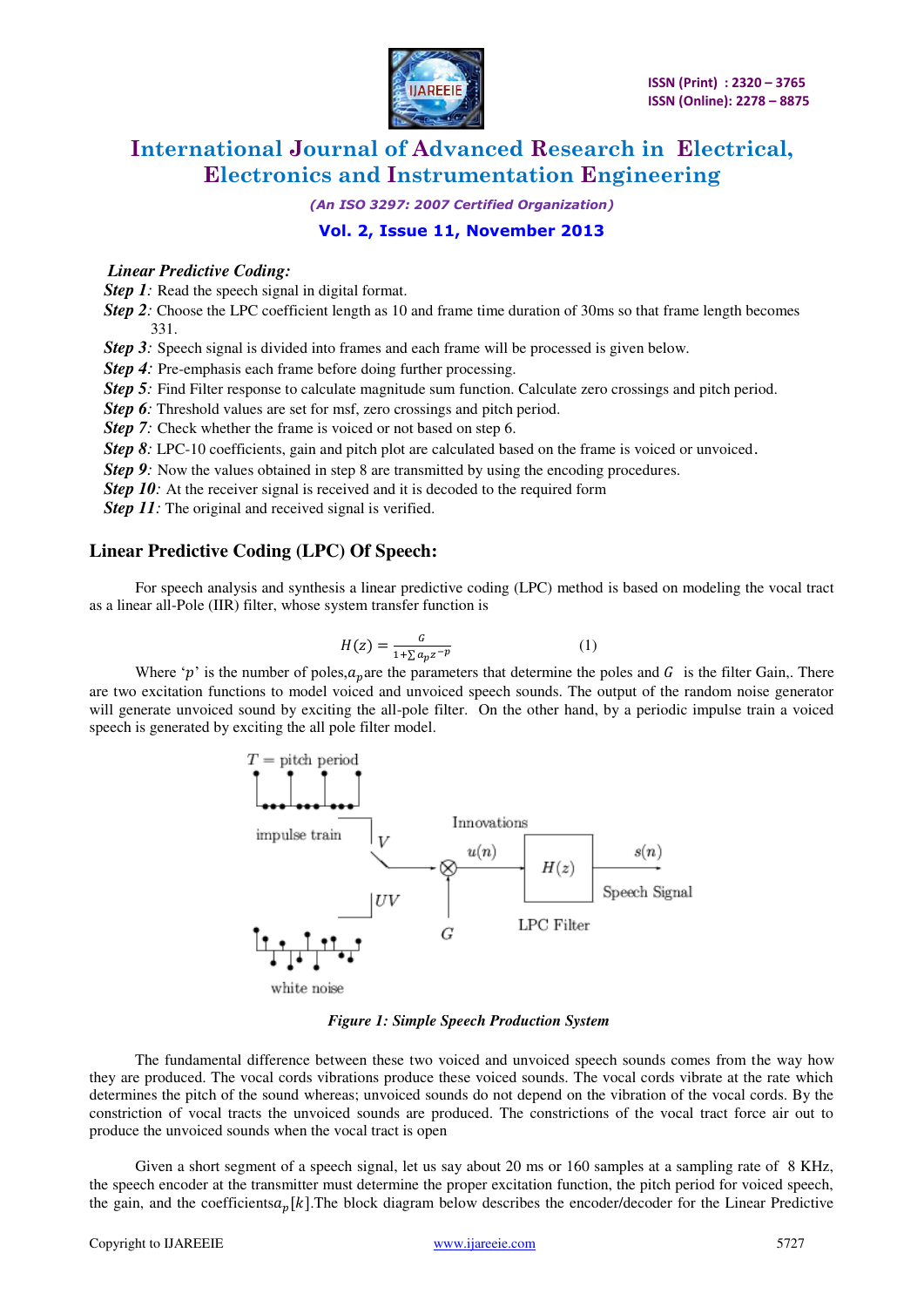

*(An ISO 3297: 2007 Certified Organization)* 

#### **Vol. 2, Issue 11, November 2013**

Coding. The parameters of the model are determined adaptively from the data and modeled into a binary sequence and transmitted to the receiver. At the receiver end, the model and excitation signal will synthesize the speech signal.

 The parameters of the all-pole filter model are determined from the speech samples by means of a linear prediction. The output of the Linear Prediction filter is

$$
\hat{s}(n) = -\sum_{k=1}^{p} a_p(k)s(n-k)
$$
 (2)

The error between the observed sample  $s(n)$  and the predicted value  $\hat{s}(n)$  is

$$
\mathbb{E}e(n) = s(n) - \hat{s}(n) \tag{3}
$$

by minimizing the sum of the squared error to determine the pole parameters  $a_p(k)$  of the model. The result of differentiating the sum with respect to every parameter and equation that results to zero,

$$
\sum_{k=1}^{p} a_p(k) r_{ss}(m-k) = -r_{ss}(m)
$$
 (4)

where  $m=1,2,...,p$ 

where  $r_{ss}(m)$  is the autocorrelation of the sequence  $s(n)$  which is defined as

$$
r_{ss}(m) = \sum_{n=0}^{N} s(n)s(n+m)
$$
 (5)

the equation can be expressed in matrix form as  $R_{ss}a = -r_{ss}(m)$  (6)

where  $R_{ss}a$  is a p $\times$ p autocorrelation matrix,  $r_{ss}$ is a px1 autocorrelation vector, and a is a px1 vector of model parameters.

The gain parameter of the filter can be obtained by the input-output relationship as below:

$$
s(n) = -\sum_{k=1}^{p} a_p(k)s(n-k) + Gx(n)
$$
 (7)

Where  $x(n)$  represent the input sequence.

We can further manipulate this equation and in terms of the error sequence we have

$$
Gx(n) = s(n) + \sum_{k=1}^{p} a_p(k)s(n-k) = e(n)
$$
 (8)

Then

$$
G^2 \sum_{n=0}^{N-1} x^2(n) = \sum_{n=0}^{N-1} e^2(n)
$$
 (9)

if the input excitation is normalized to unit energy by design, then

$$
G^{2} \sum_{n=0}^{N-1} x^{2} (n) = \sum_{n=0}^{N-1} e^{2}(n) = r_{ss}(0) + \sum_{k=1}^{p} a_{p}(k) r_{ss}(k)
$$
 (10)

Where  $G^2$  is set equal to the residual energy resulting from the least square optimization. Once the LPC coefficients are computed, we can determine whether the input speech frame is voiced, and if it is indeed voiced sound, then what the pitch is. We can determine the pitch by computing the following sequence in mat lab:

$$
r_e(n) = \sum_{k=1}^{p} r_a(k) r_{ss}(n-k)
$$
 (11)

Where  $r_a(k)$  is defined as follow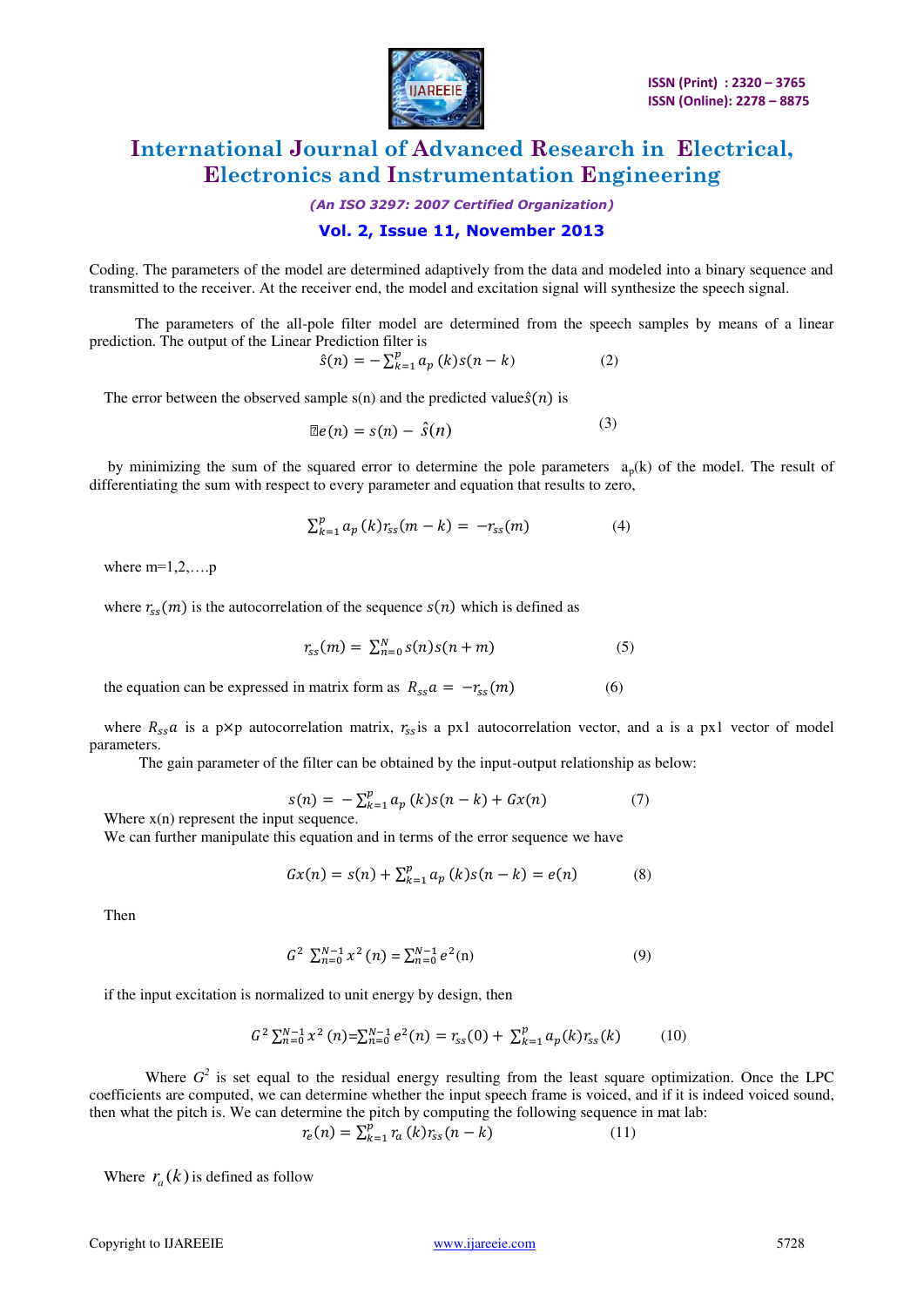

*(An ISO 3297: 2007 Certified Organization)* 

#### **Vol. 2, Issue 11, November 2013**

 $r_a(n) = \sum_{k=1}^{p} a_p(k) a_p(i+k)$  (12)

Which is defined as the autocorrelation sequence of the linear prediction coefficients? The pitch is detected by finding the peak of the normalized sequence  $\frac{r_e(n)}{r_e(0)}$ . In the time interval 3 to 15 ms in the 20ms sampling frame. If the value of this peak is at least 0.25, the frame of speech is considered voiced with a pitch period equal to the value of  $n = N_p$ , where  $\frac{r_e(N_p)}{r_e(0)}$  is a maximum value. If the peak value is less than 0.25, the frame speech is considered as unvoiced and the pitch would be equal to zero. The value of the LPC coefficients, the pitch period, and the type of excitation are transmitted to the receiver. The decoder synthesizes the speech signal by passing the proper excitation through the all pole filter model of the vocal tract. Typically the pitch period requires 6 bits, the gain parameters are represented in 5 bits after the dynamic range is compressed logarithmatically, and the prediction coefficients require 8- 10 bits normally for accuracy reasons. This is very important in LPC because any small changes in the prediction coefficients result in large change in the pole positions of the filter model, which cause instability in the model.



*Figure 2 : Plain LPC Vocoder* 



 Waveform coding is the simplest technique for speech coding. Waveform coders analyze code and reconstruct original signal, sample by sample. Waveform coders are used to reproduce the exact shape of the speech signal waveform, without considering nature of human speech production and delivering system. Waveform coders are useful in applications that require successful coding of both speech and non-speech signals. In the public switched telephone network (PSTN), for example, successful transmission of modem and fax signaling tones, and switching signals is nearly as important as the successful transmission of speech. The most commonly used waveform coding algorithms are uniform 16-bit PCM, companded 8-bit PCM and ADPCM.

Waveform coding is explored in both time and frequency domain. Time domain waveform coding exploits signal redundancies like periodicity, slow varying intensity etc. and spectral (frequency) domain coding exploits nonuniform distribution of speech information across full frequency band. Pulse Code Modulation(PCM), Differential Pulse Code Modulation(DPCM), Delta Modulation(DM) are some of the popular time domain waveform coding techniques and Transform Coding(TC), Sub Band Coding(SBC) are few spectral domain waveform coding techniques.

#### *3.1 PCM:*

 PCM is the best known waveform coding technique which quantizes and encode every sample of speech value to a finite number of bits. In PCM coding samples of the speech, where amplitude can take infinite possible values, are compared with finite set of amplitudes and closed among these is chosen to represent actual amplitude. The chosen discrete value is assigned a binary codeword for digitization which gets used for transmission or storage of speech. PCM is often used when resource such as transmission bandwidth or storage space is not a limitation. In a simple quantizer known as uniform quantize the spacing between discrete amplitude levels is kept same.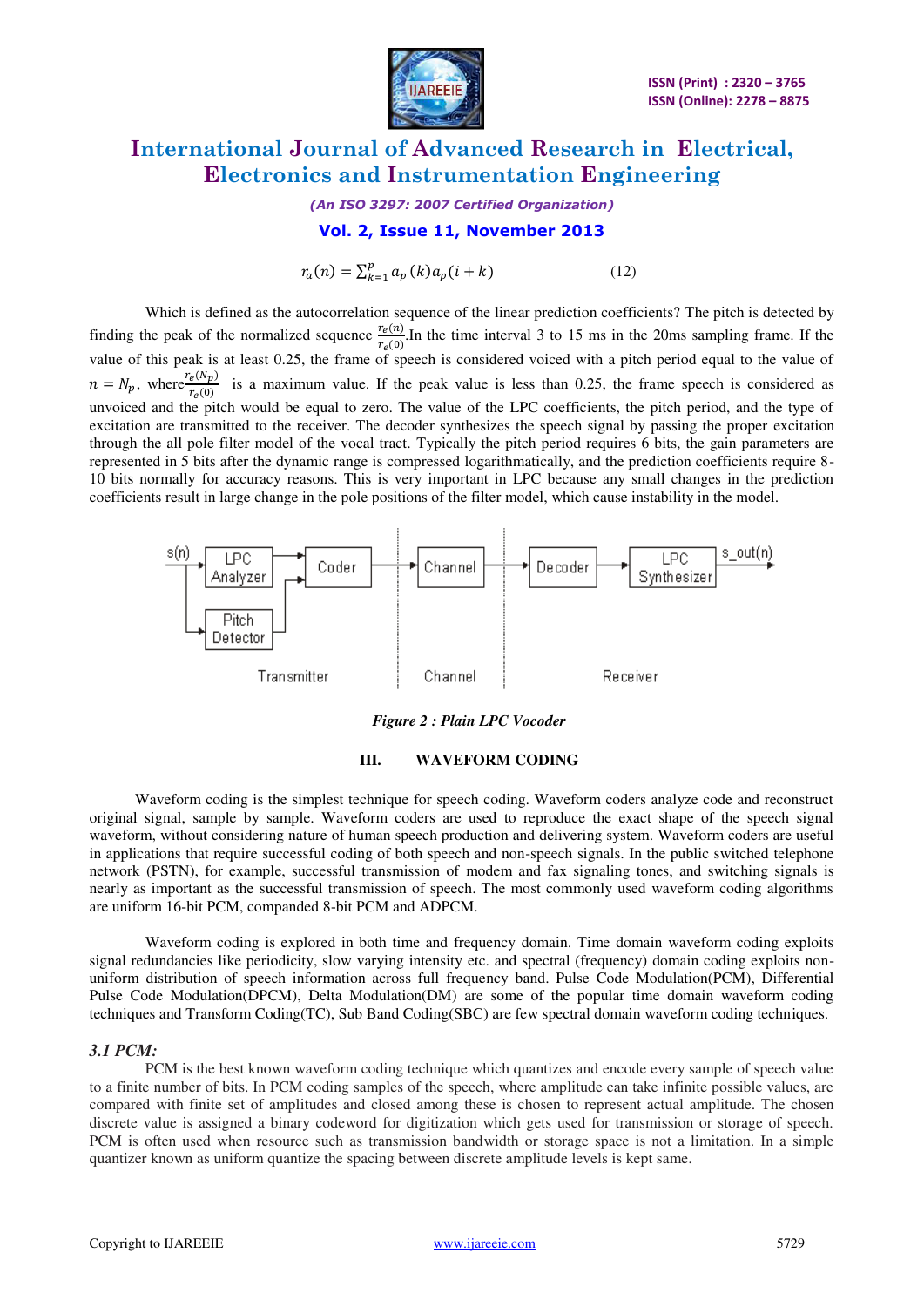

*(An ISO 3297: 2007 Certified Organization)* 

#### **Vol. 2, Issue 11, November 2013**

Pulse code modulation (PCM) is the name given to memory less coding algorithms that quantizes each sample

of  $s(n)$  by using the same reconstruction levels  $\int_{k}^{x} k =0, \ldots, m, \ldots, K$ , regardless of the values of previous samples. The reconstructed signal  $\hat{s}(n)$  is given by

$$
\hat{S}(n) = \sum_{m=0}^{\infty} \frac{\hat{S}(n)}{m} \text{ for } S(n) = \sum_{m=0}^{\infty} \frac{1}{m} = \min(\hat{S}(n) - \sum_{m=0}^{\infty} \frac{1}{m})^2
$$
\nMany audio and speech applications use an odd number of reconstruction levels, so that background noise signals.

with a very low level can be quantized exactly to  $S_{k/2} = 0$ . ^

#### *3.2 Uniform PCM:*

Uniform PCM is the quantization algorithm in which the reconstruction levels are uniformly distributed between  $S_{\text{max}}$  and  $S_{\text{min}}$ . The advantage of uniform PCM the quantization error power does not depend on signal power; high-power signals are quantized with the same resolution as low-power signals. In digital audio 16-bit uniform PCM is a standard coding scheme. The error power and SNR of a uniform PCM coder vary with bit rate in a simple fashion.

#### **IV. SPEECH CODING FUNDAMENTALS AND APPLICATIONS**

#### **4.1 Companded PCM:**

Companded PCM is the coder in which the reconstruction levels  $s<sub>k</sub>$  are not uniformly distributed. Such coders ^ may be modeled using a compressive nonlinearity, followed by uniform PCM, followed by an expansive nonlinearity:  $s(n) \rightarrow$  compress  $\rightarrow t(n) \rightarrow$  uniform PCM  $\rightarrow t^*(n) \rightarrow$  expand  $\rightarrow s^*(n)$ 

It can be shown that, if small values of  $s(n)$  are more likely than large values, expected error power is minimized

^

by a companding function that results in a higher density of reconstruction levels  $s_k$  at low signal levels than at high signal levels. A typical example is the  $\mu$ -law companding function is given by

$$
t(n) = s_{max} \frac{\log(1 + \mu \left| \frac{s(n)}{s_{max}} \right|)}{\log(1 + \mu)}
$$
(13)

Where  $\mu$  is typically between 0 and 256 and determines the amount of nonlinear compression.

#### *4.2 Waveform Coding:*

*Step 1*: Read the speech signal in digital format.

*Step 2:* Determine "mu" value and "Number of bits" and compress the speech signal using mulaw companding using expression (13)

*Step3*: Now the signal is transmitted

*Step 4*: At the receiver signal is received and it is expanded using mu law companding

*Step 5*: The original and received signal is verified.

#### **4.3 Sub-band Coding:**

 Sub-band coding is an effective method to achieve data compression in speech signals. Sub-band coding is decomposing the source signal into constituent parts and decoding the parts separately. A system that isolates a constituent part corresponding to certain frequency is called a *filter.* If it isolates the low frequency components, it is called a *low-pass filter*. If it isolates the high frequency components, it is called a *high-pass filter* Similarly, we have *band-pass filter.* Generally, a filter can be called as a Sub-band filter if it isolates a number of bands simultaneously. The most frequently used filter banks in Sub-band coding consists a cascade of stages, where each stage consists of a low-pass filter and a high-pass filter.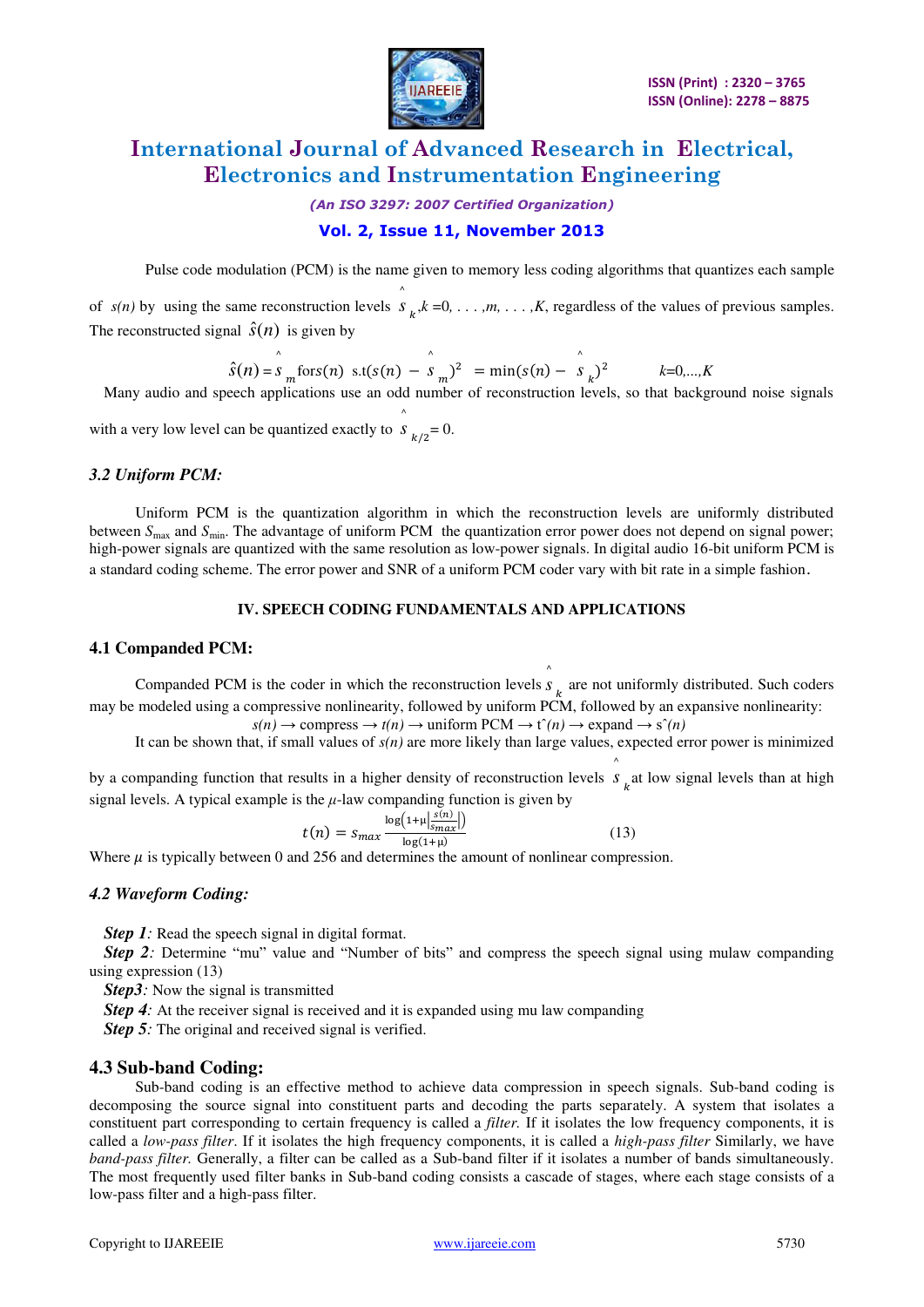

*(An ISO 3297: 2007 Certified Organization)* 

#### **Vol. 2, Issue 11, November 2013**

The three major components of Sub-band coding scheme is

- $\triangleright$  The Analysis and Synthesis filters<br>  $\triangleright$  The Bit allocation scheme
- $\triangleright$  The Bit allocation scheme
- The Encoding scheme

 If we apply the filter bank scheme, the source output is passed through the filters. The filter bank covers the range of frequencies that design the source output. The pass band of each filter specifies each set of frequencies that can pass through. Now decimation process starts, the outputs of the sampled filters are sub sampled this reduces the number of samples. The justification for the sub sampling is the Nyquist rule and its extension justifies the down sampling. The amount of decimation depends on the ratio of the bandwidth of the filter output to the filter input. Then the signal is given to the encoder where the decimated output is encoded using one of several encoding schemes, including ADPCM, PCM, and vector quantization.

The speech signal thus obtained is Quantized and coded by the selection of the compression scheme and by the allocation of bits between the sub-bands. This bit allocation procedure significantly impacts quality of the final reconstruction. Different sub-bands have different amount of information. This signal is transmitted through the channel.



*Figure3: Block diagram of a Sub-band encoder* 



*Figure4: Block diagram of a Sub-band Decoder* Figure5: Block diagram of a Sub-band Coder



 The transmitted signal is received and synthesized. The quantized and coded coefficients are used to reconstruct a representation of the original signal at the decoder. The encoded samples from each Sub band are decoded and up sampled. The bank of reconstruction filters will give different outputs which are combined to form the final reconstructed output signal. The Sub-band coding algorithms have applications in speech coding, audio coding and image compression.

#### *Sub Band Coding:*

- **Step 1:** Read the speech signal in digital format.
- **Step 2**: Speech signal is decomposed to two levels using wavelet analysis filters.
- **Step 3**: Now these wavelet coefficients are partially transmitted to achieve the compression by identifying the quality of the received signal.